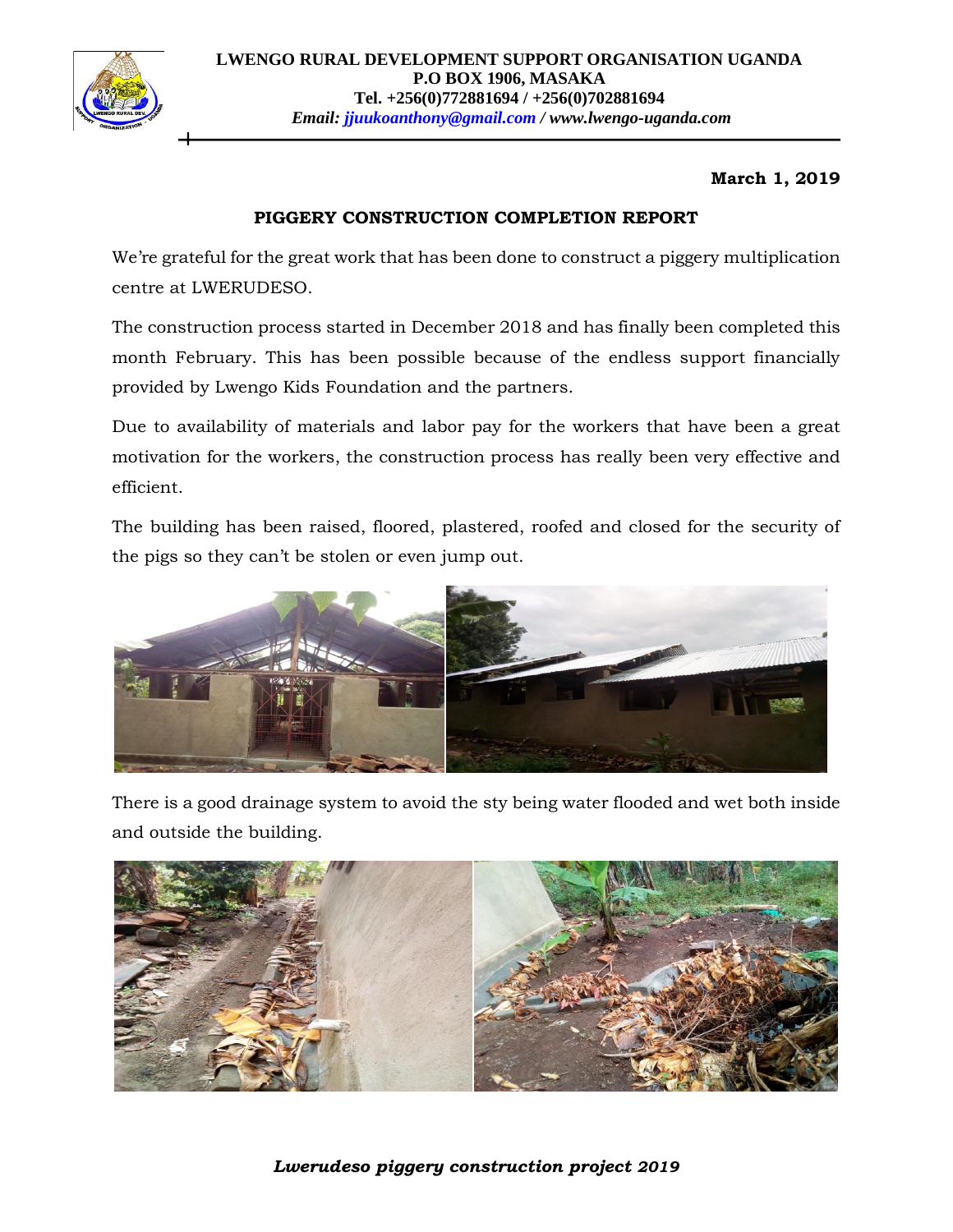There are nice feeding troughs for the pigs that can be used at all stages of the pig and favorable to clean for the caretaker.



This building has been given a runway in case it's time for the pigs to mate, play or exit whenever necessary.



It has been given 12 big sized docks to accommodate 10 female pigs and 2 male pigs. The rooms are big enough so that the pigs can move freely around at all stages.



The roof area was freely made to allow average sunlight, and efficient aeration for the pigs as an essential for their growth and development.

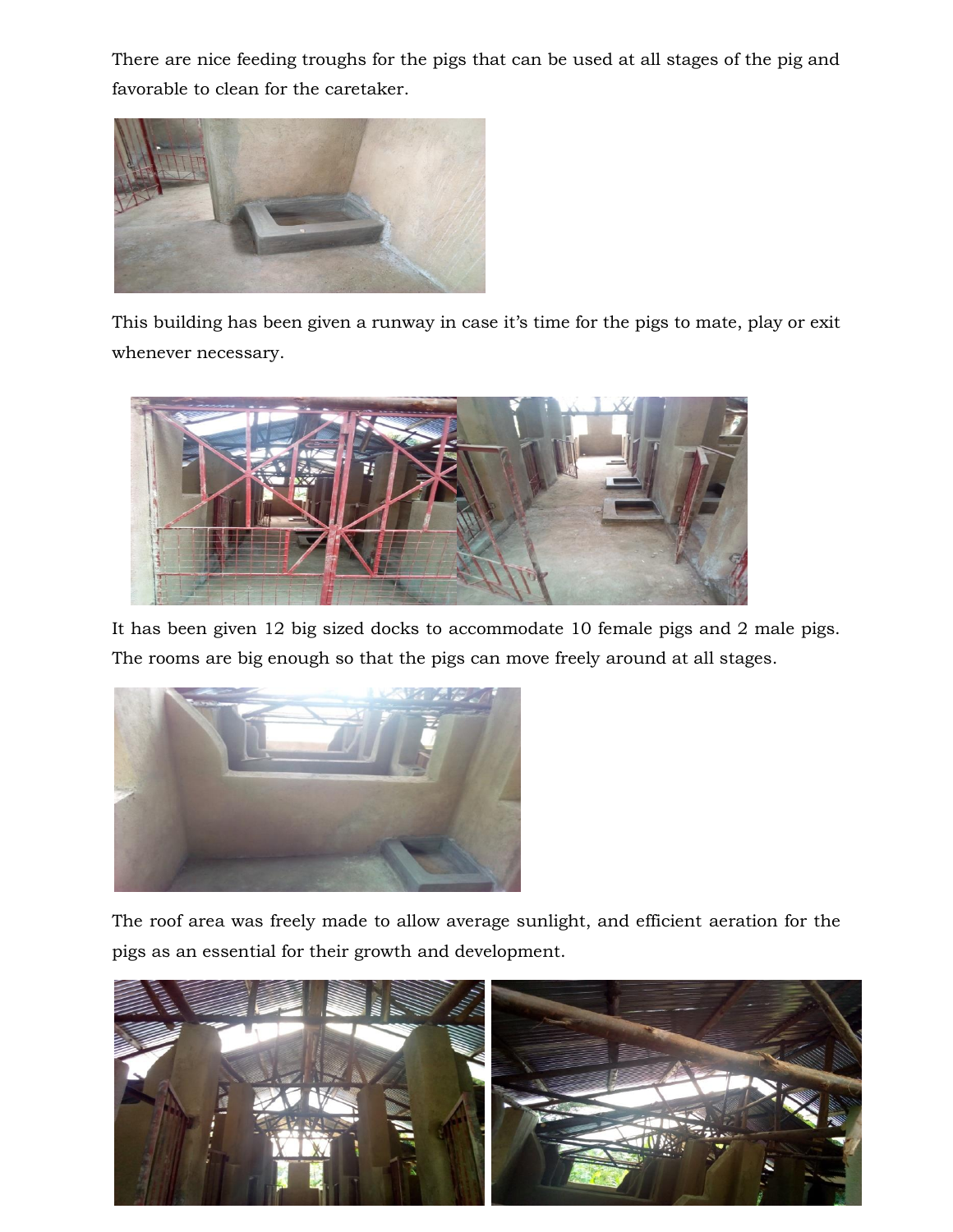The rooms were shut with strong iron bars right from the entrance to ensure maximum security of the pigs.



We are therefore hopeful that this great work being done shall benefit the vulnerable families of our community especially the families of the sponsored children under Lwengo Kids Foundation.

This will be possible because all these to be done, parents were already informed and taught on how the process shall be as every family is expected to receive a piglet, rear, multiply and also give back to the project as a way of saving for the child. Money saved shall be for supplementing school fees and buying requirements for the child in his/her later levels of education.

Attached is a detailed expense report for all the activities, labor and materials purchased.

Apparently the construction is done therefore we need money for stocking the pigs.

We are therefore grateful for this genuine cause of improving the livelihood and wealth of the vulnerable population of the people in our community.

The earmarked up-to-date expenditure and income is hereby elaborated.